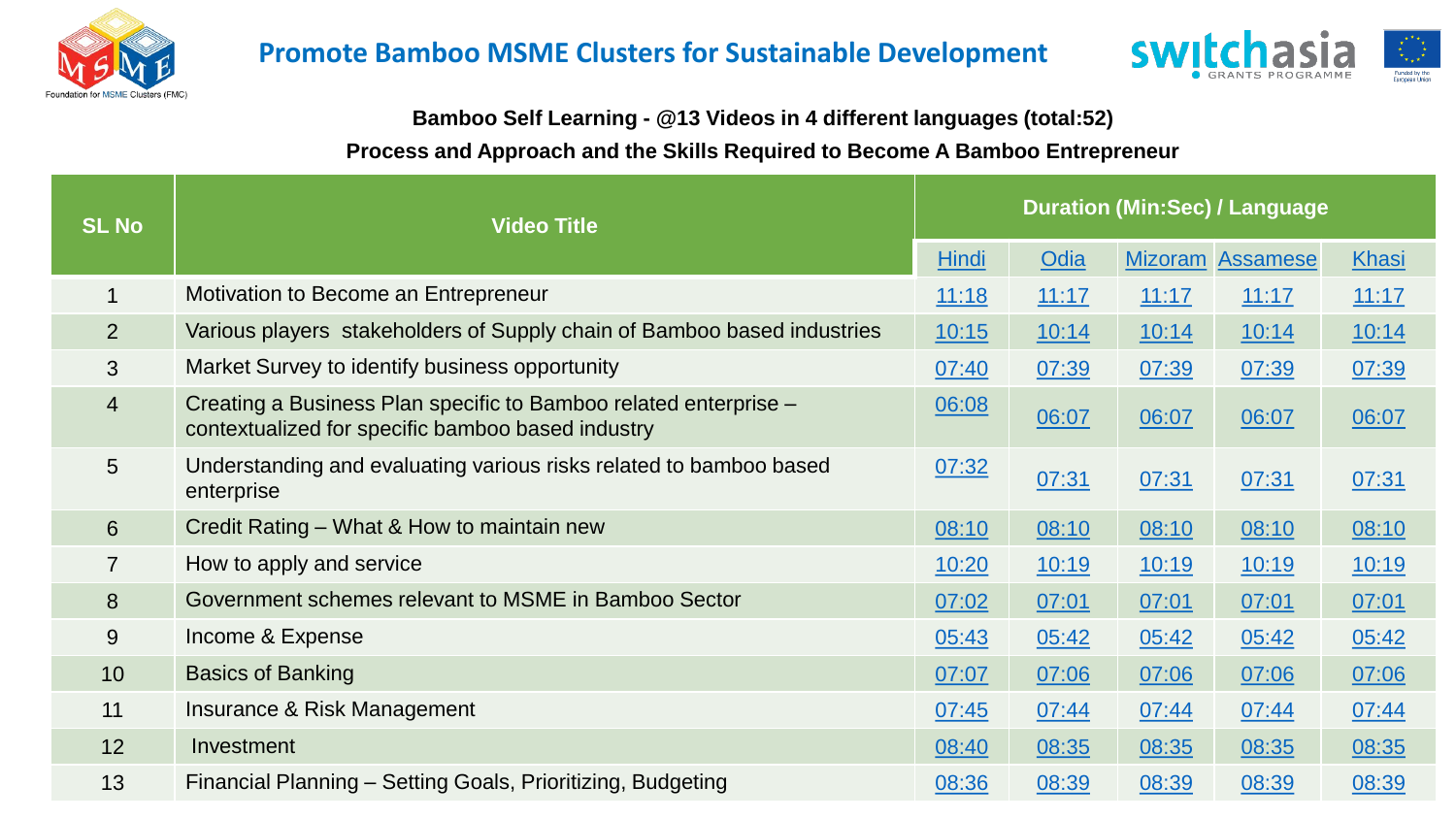## **Bamboo Product Development (Technical Aspects) –@12Videos in 6 languages (total 60)**

| <b>SL No</b>   | <b>Video Title</b>                                   | <b>Duration (Min:Sec) / Language</b> |       |            |                 |              |                |
|----------------|------------------------------------------------------|--------------------------------------|-------|------------|-----------------|--------------|----------------|
|                |                                                      | <b>Hindi</b>                         | Odia  | <b>Miz</b> | <b>Assamese</b> | Khasi        | <b>Bengali</b> |
| 1              | Potential of Bamboo as a Sustainable product         | 15:34                                | 15:34 | 15:34      | 15:34           | 15:45        | 15:34          |
| $\overline{2}$ | <b>Home Decor and Craft Products</b>                 | <u>15:55</u>                         | 15:55 | 15:55      | <u>15:55</u>    | <u>15:55</u> | <u>15:55</u>   |
| $\mathbf{3}$   | <b>Bamboo Furniture</b>                              | 20:04                                | 20:04 | 20:04      |                 |              | 20:04          |
| $\overline{4}$ | <b>Bamboo Preservation</b>                           | 11:45                                | 11:45 | 11:45      |                 |              | 11:46          |
| 5              | <b>Bamboo Plantation</b>                             | 11:48                                | 11:48 | 11:48      |                 | 11:31        | 10:16          |
| 6              | <b>Bamboo Nursery</b>                                | <u>13:45</u>                         | 13:45 | 13:45      | 13:45           | 13:45        | <u>13:45</u>   |
| $\overline{7}$ | Designing and Prototype of a Bamboo Based Project    | 12:15                                | 12:15 | 12:15      | 11:03           |              | <u>12:15</u>   |
| 8              | Design and Development of Bamboo Houses              | 19:32                                | 19:32 | 19:32      | 19:32           | 19:32        | 19:32          |
| 9              | <b>Bamboo as Construction Material</b>               | 15:44                                | 15:44 | 15:44      |                 | 11:38        | 15:45          |
| 10             | <b>Bamboo Incense Sticks</b>                         | 12:09                                | 12:09 | 12:09      |                 |              |                |
| 11             | <b>Bamboo Waste Material and Bio-Fuel Management</b> | 12:19                                | 12:19 | 12:19      | 12:19           |              | 12:19          |
| 12             | <b>Bamboo Harvesting</b>                             | 11:12                                | 11:12 | 11:12      | 11:12           |              | 11:12          |